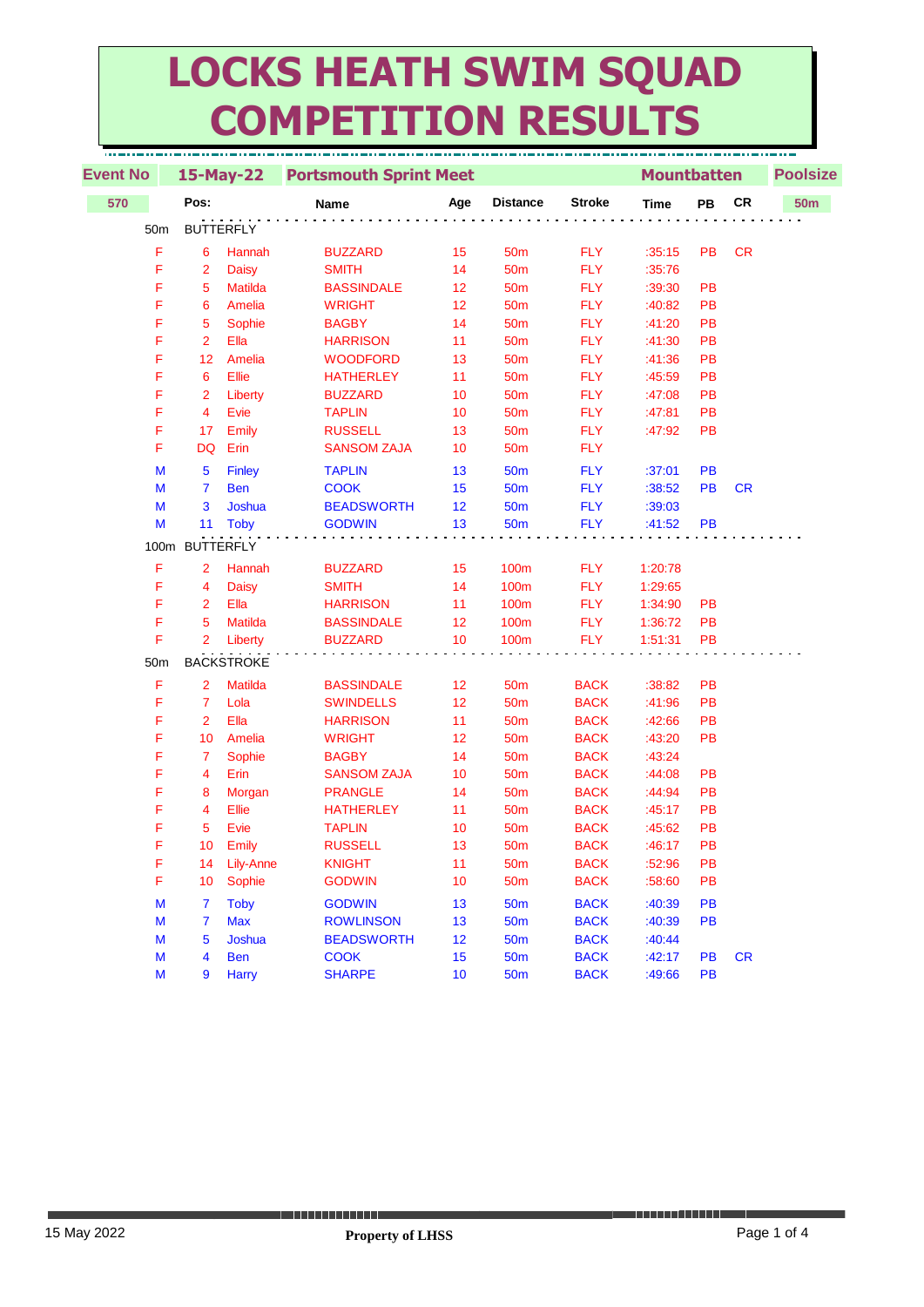| <b>Event No</b> |                 |                     | 15-May-22 Portsmouth Sprint Meet |                |                  |               | <b>Mountbatten</b> |           |           | <b>Poolsize</b> |  |
|-----------------|-----------------|---------------------|----------------------------------|----------------|------------------|---------------|--------------------|-----------|-----------|-----------------|--|
| 570             | Pos:            |                     | Name                             | Age            | <b>Distance</b>  | <b>Stroke</b> | <b>Time</b>        | PB        | <b>CR</b> | <b>50m</b>      |  |
|                 | 100m BACKSTROKE |                     |                                  |                |                  |               |                    |           |           |                 |  |
| F               | $\mathbf{1}$    | <b>Matilda</b>      | <b>BASSINDALE</b>                | 12             | 100m             | <b>BACK</b>   | 1:24:02            | PB        |           |                 |  |
| F               | 4               | Lola                | <b>SWINDELLS</b>                 | 12             | <b>100m</b>      | <b>BACK</b>   | 1:29:27            | PB        |           |                 |  |
| F               | 3               | Ella                | <b>HARRISON</b>                  | 11             | 100m             | <b>BACK</b>   | 1:29:58            | PB        |           |                 |  |
| F               | 5               | Morgan              | <b>PRANGLE</b>                   | 14             | 100m             | <b>BACK</b>   | 1:37:47            | PB        |           |                 |  |
| F               | $\overline{7}$  | <b>Emily</b>        | <b>RUSSELL</b>                   | 13             | 100m             | <b>BACK</b>   | 1:39:35            | PB        |           |                 |  |
| F               | 3               | Evie                | <b>TAPLIN</b>                    | 10             | 100m             | <b>BACK</b>   | 1:40:12            | PB        |           |                 |  |
| F               | 5               | Ellie               | <b>HATHERLEY</b>                 | 11             | 100m             | <b>BACK</b>   | 1:43:94            | PB        |           |                 |  |
| M               | 4               | Joshua              | <b>BEADSWORTH</b>                | 12             | 100 <sub>m</sub> | <b>BACK</b>   | 1:25:07            | <b>PB</b> |           |                 |  |
| M               | 7               | <b>Toby</b>         | <b>GODWIN</b>                    | 13             | 100m             | <b>BACK</b>   | 1:25:26            | PB        |           |                 |  |
| M               | 8               | <b>Max</b>          | <b>ROWLINSON</b>                 | 13             | <b>100m</b>      | <b>BACK</b>   | 1:26:30            | PB        |           |                 |  |
| M               | 5               | Harry               | <b>SHARPE</b>                    | 10             | <b>100m</b>      | <b>BACK</b>   | 1:40:71            | <b>PB</b> |           |                 |  |
| M               | DQ              | Jones               | <b>SMEE</b>                      | 9              | 100m             | <b>BACK</b>   |                    |           |           |                 |  |
| 50m             |                 | <b>BREASTSTROKE</b> |                                  |                |                  |               |                    |           |           |                 |  |
| F               | 3               | Sophie              | <b>BAGBY</b>                     | 14             | 50 <sub>m</sub>  | <b>BRS</b>    | :42:93             |           |           |                 |  |
| F               | 5               | <b>Daisy</b>        | <b>SMITH</b>                     | 14             | 50 <sub>m</sub>  | <b>BRS</b>    | :44:00             | PB        |           |                 |  |
| F               | 15              | Elizabeth           | <b>BROWN</b>                     | 13             | <b>50m</b>       | <b>BRS</b>    | :44:68             | PB        |           |                 |  |
| F               | $\overline{7}$  | Amelia              | <b>WOODFORD</b>                  | 13             | <b>50m</b>       | <b>BRS</b>    | :46:95             | PB        |           |                 |  |
| F               | 4               | Lola                | <b>SWINDELLS</b>                 | 12             | <b>50m</b>       | <b>BRS</b>    | :47:68             | PB        |           |                 |  |
| F               | $\overline{2}$  | Erin                | <b>SANSOM ZAJA</b>               | 10             | <b>50m</b>       | <b>BRS</b>    | :49:56             | PB        |           |                 |  |
| F               | 5               | Amelia              | <b>WRIGHT</b>                    | 12             | 50 <sub>m</sub>  | <b>BRS</b>    | :49:57             | PB        |           |                 |  |
| F               | 5               | Ella                | <b>HARRISON</b>                  | 11             | 50 <sub>m</sub>  | <b>BRS</b>    | :52:17             | PB        |           |                 |  |
| F               | 11              | Emily               | <b>RUSSELL</b>                   | 13             | <b>50m</b>       | <b>BRS</b>    | :54:14             | PB        |           |                 |  |
| F               | 9               | Evie                | <b>TAPLIN</b>                    | 10             | 50 <sub>m</sub>  | <b>BRS</b>    | :58:24             | PB        |           |                 |  |
| F               | 14              | Ellie               | <b>HATHERLEY</b>                 | 11             | <b>50m</b>       | <b>BRS</b>    | 1:01:04            | PB        |           |                 |  |
| F               | 14              | Sophie              | <b>GODWIN</b>                    | 10             | <b>50m</b>       | <b>BRS</b>    | 1:08:87            | PB        |           |                 |  |
| F               | DQ              | Chloe               | <b>JONES</b>                     | 9              | 50 <sub>m</sub>  | <b>BRS</b>    |                    |           |           |                 |  |
| M               | $\mathbf{1}$    | <b>Finley</b>       | <b>TAPLIN</b>                    | 13             | <b>50m</b>       | <b>BRS</b>    | :38:09             |           |           |                 |  |
| M               | 9               | <b>Ben</b>          | <b>COOK</b>                      | 15             | 50 <sub>m</sub>  | <b>BRS</b>    | :43:83             | <b>PB</b> | <b>CR</b> |                 |  |
| M               | 7               | <b>Toby</b>         | <b>GODWIN</b>                    | 13             | <b>50m</b>       | <b>BRS</b>    | :44:32             | <b>PB</b> |           |                 |  |
| M               | 8               | <b>Max</b>          | <b>ROWLINSON</b>                 | 13             | 50 <sub>m</sub>  | <b>BRS</b>    | :44:36             | PB        |           |                 |  |
| M               | 4               | Joshua              | <b>BEADSWORTH</b>                | 12             | 50 <sub>m</sub>  | <b>BRS</b>    | :49:07             | PB        |           |                 |  |
| M               | 9               | <b>Matthew</b>      | <b>PRAINE</b>                    | 12             | <b>50m</b>       | <b>BRS</b>    | :54:26             | PB        |           |                 |  |
| M               | 8               | <b>Ben</b>          | <b>WILLIAMSON</b>                | 10             | <b>50m</b>       | <b>BRS</b>    | :56:45             | PB        |           |                 |  |
| M               | 11 <sub>1</sub> | <b>Harry</b>        | <b>SHARPE</b>                    | 10             | <b>50m</b>       | <b>BRS</b>    | :59:03             | PB        |           |                 |  |
| M               | 17 <sup>2</sup> | <b>Ben</b>          | <b>LINKLATER</b>                 | 10             | 50 <sub>m</sub>  | <b>BRS</b>    | 1:05:20            | <b>PB</b> |           |                 |  |
| M               | 20              | Jones               | <b>SMEE</b>                      | $\overline{9}$ | <b>50m</b>       | <b>BRS</b>    | 1:19:96            | PB        |           |                 |  |
|                 |                 | 100m BREASTSTROKE   |                                  |                |                  |               |                    |           |           |                 |  |
| $\mathsf F$     | 3               | Sophie              | <b>BAGBY</b>                     | 14             | 100m             | <b>BRS</b>    | 1:35:77            | <b>PB</b> |           |                 |  |
| F               | 6               | Elizabeth           | <b>BROWN</b>                     | 13             | <b>100m</b>      | <b>BRS</b>    | 1:41:12            | PB        |           |                 |  |
| F               | 3               | Lola                | <b>SWINDELLS</b>                 | 12             | 100m             | <b>BRS</b>    | 1:45:55            | PB        |           |                 |  |
| F               | 6               | Amelia              | <b>WRIGHT</b>                    | 12             | 100m             | <b>BRS</b>    | 1:52:97            | PB        |           |                 |  |
| F               | 12              | <b>Lily-Anne</b>    | <b>KNIGHT</b>                    | 11             | 100m             | <b>BRS</b>    | 2:28:02            | PB        |           |                 |  |
| F               | 9               | Sophie              | <b>GODWIN</b>                    | 10             | 100m             | <b>BRS</b>    | 2:28:77            | PB        |           |                 |  |
| F               | DQ              | Amelia              | <b>WOODFORD</b>                  | 13             | 100m             | <b>BRS</b>    |                    |           |           |                 |  |
| M               | 2               | <b>Finley</b>       | <b>TAPLIN</b>                    | 13             | <b>100m</b>      | <b>BRS</b>    | 1:28:65            |           |           |                 |  |
| M               | 5               | <b>Toby</b>         | <b>GODWIN</b>                    | 13             | 100m             | <b>BRS</b>    | 1:38:31            | PB        |           |                 |  |
| M               | 6               | <b>Ben</b>          | <b>COOK</b>                      | 15             | <b>100m</b>      | <b>BRS</b>    | 1:43:04            | PB        | <b>CR</b> |                 |  |
| M               | 9               | <b>Max</b>          | <b>ROWLINSON</b>                 | 13             | <b>100m</b>      | <b>BRS</b>    | 1:45:36            | PB        |           |                 |  |
| M               | 5               | <b>Ben</b>          | <b>WILLIAMSON</b>                | 10             | 100m             | <b>BRS</b>    | 2:01:70            | PB        |           |                 |  |
| M               | 7               | <b>Matthew</b>      | <b>PRAINE</b>                    | 12             | <b>100m</b>      | <b>BRS</b>    | 2:02:73            | <b>PB</b> |           |                 |  |
| M               | 8               | <b>Harry</b>        | <b>SHARPE</b>                    | 10             | <b>100m</b>      | <b>BRS</b>    | 2:06:35            | <b>PB</b> |           |                 |  |
| M               | 11              | <b>Ben</b>          | <b>LINKLATER</b>                 | 10             | <b>100m</b>      | <b>BRS</b>    | 2:21:34            | PB        |           |                 |  |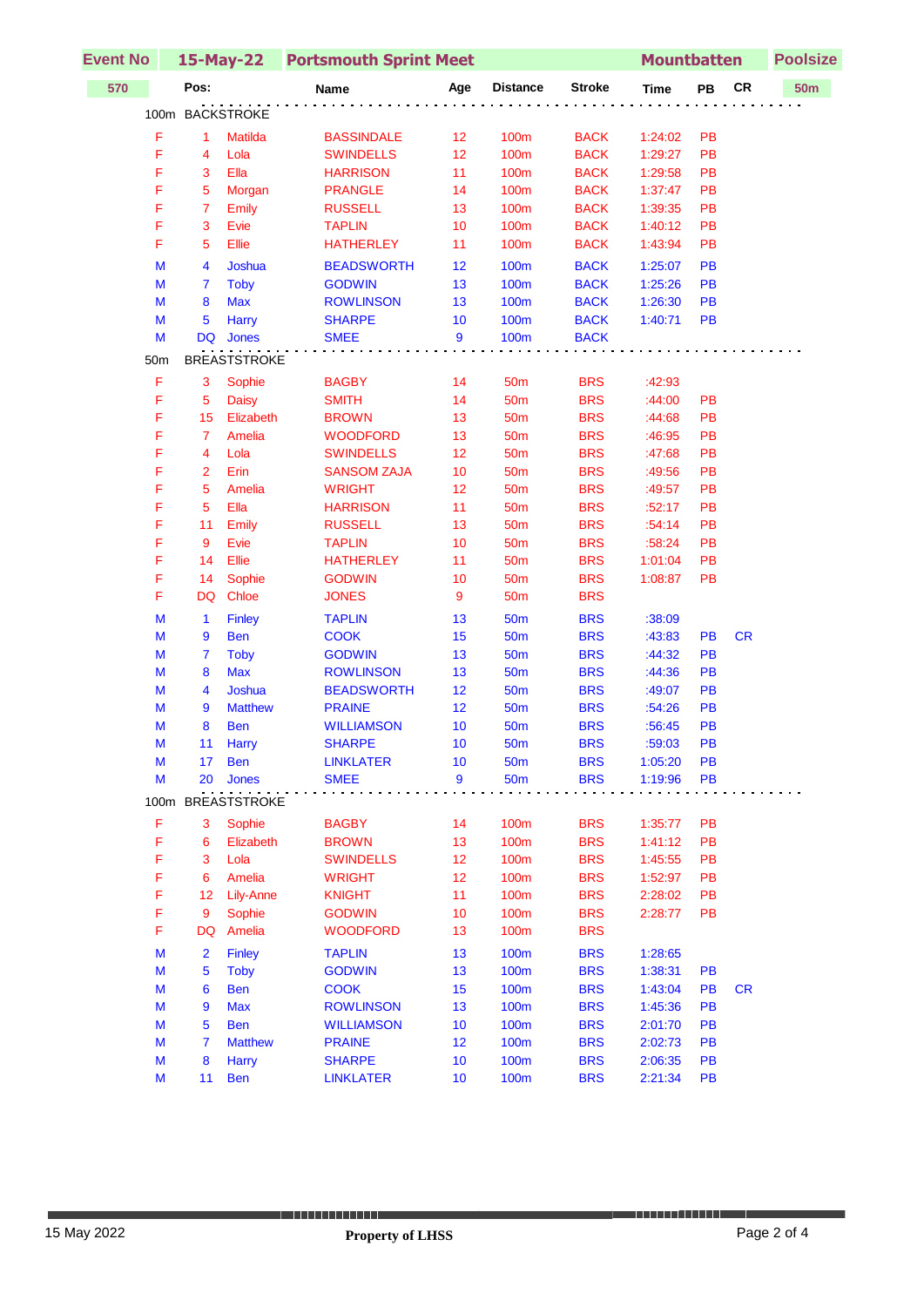| <b>Event No</b> | 15-May-22 Portsmouth Sprint Meet |                          |                                 |          |                     | <b>Mountbatten</b>                                    |                    | <b>Poolsize</b> |            |            |
|-----------------|----------------------------------|--------------------------|---------------------------------|----------|---------------------|-------------------------------------------------------|--------------------|-----------------|------------|------------|
| 570             | Pos:                             |                          | <b>Name</b>                     | Age      | <b>Distance</b>     | <b>Stroke</b>                                         | <b>Time</b>        | PB              | ${\sf CR}$ | <b>50m</b> |
| 50m             |                                  | <b>FREESTYLE</b>         |                                 |          |                     | $\alpha$ , and $\alpha$ , and $\alpha$ , and $\alpha$ |                    |                 |            |            |
| F               | $\overline{2}$                   | <b>Daisy</b>             | <b>SMITH</b>                    | 14       | 50 <sub>m</sub>     | <b>FREE</b>                                           | :30:93             | PB              |            |            |
| F               | 8                                | Sophie                   | <b>BAGBY</b>                    | 14       | <b>50m</b>          | <b>FREE</b>                                           | :33:39             | PB              |            |            |
| F               | 13                               | Hannah                   | <b>BUZZARD</b>                  | 15       | 50 <sub>m</sub>     | <b>FREE</b>                                           | :33:51             | PB              |            |            |
| F               | 12                               | Elizabeth                | <b>BROWN</b>                    | 13       | <b>50m</b>          | <b>FREE</b>                                           | :34:31             | PB              |            |            |
| F               | $\overline{7}$                   | Lola                     | <b>SWINDELLS</b>                | 12       | <b>50m</b>          | <b>FREE</b>                                           | :35:28             | PB              |            |            |
| F               | 8                                | <b>Matilda</b>           | <b>BASSINDALE</b>               | 12       | <b>50m</b>          | <b>FREE</b>                                           | :35:52             | PB              |            |            |
| F               | 4                                | Ella                     | <b>HARRISON</b>                 | 11       | 50 <sub>m</sub>     | <b>FREE</b>                                           | :36:08             |                 |            |            |
| F               | 9                                | Amelia                   | <b>WRIGHT</b>                   | 12       | 50 <sub>m</sub>     | <b>FREE</b>                                           | :36:33             | PB              |            |            |
| F               | 16                               | Amelia                   | <b>WOODFORD</b>                 | 13       | 50 <sub>m</sub>     | <b>FREE</b>                                           | :36:80             | PB              |            |            |
| F               | 3                                | Erin                     | <b>SANSOM ZAJA</b>              | 10       | 50 <sub>m</sub>     | <b>FREE</b>                                           | :37:24             | PB              |            |            |
| F               | 11                               | Morgan                   | <b>PRANGLE</b>                  | 14       | <b>50m</b>          | <b>FREE</b>                                           | :37:61             | PB              |            |            |
| F               | 17                               | Emily                    | <b>RUSSELL</b>                  | 13       | 50 <sub>m</sub>     | <b>FREE</b>                                           | :37:68             | PB              |            |            |
| F               | $\overline{5}$                   | Ellie                    | <b>HATHERLEY</b>                | 11       | <b>50m</b>          | <b>FREE</b>                                           | :38:66             | PB              |            |            |
| F               | 9                                | Evie                     | <b>TAPLIN</b>                   | 10       | 50 <sub>m</sub>     | <b>FREE</b>                                           | :42:80             | PB              |            |            |
| F               | 10                               | Liberty                  | <b>BUZZARD</b>                  | 10       | 50 <sub>m</sub>     | <b>FREE</b>                                           | :42:90             | PB              |            |            |
| F               | 12                               | Maisie-Jayne             | <b>TOPP</b>                     | 9        | <b>50m</b>          | <b>FREE</b>                                           | :44:13             | PB              |            |            |
| F               | 19                               | Sophie                   | <b>GODWIN</b>                   | 10       | 50 <sub>m</sub>     | <b>FREE</b>                                           | :50:61             | PB              |            |            |
| F               | 21                               | Chloe                    | <b>JONES</b>                    | 9        | 50 <sub>m</sub>     | <b>FREE</b>                                           | :54:76             | PB              |            |            |
| M               | $\overline{7}$                   | <b>Finley</b>            | <b>TAPLIN</b>                   | 13       | 50 <sub>m</sub>     | <b>FREE</b>                                           | :31:72             | PB              |            |            |
| M               | 12                               | <b>Ben</b>               | <b>COOK</b>                     | 15       | 50 <sub>m</sub>     | <b>FREE</b>                                           | :32:14             | PB              | <b>CR</b>  |            |
| M               | 11                               | <b>Toby</b>              | <b>GODWIN</b>                   | 13       | <b>50m</b>          | <b>FREE</b>                                           | :32:63             | PB              |            |            |
| M               | 5                                | Joshua                   | <b>BEADSWORTH</b>               | 12       | <b>50m</b>          | <b>FREE</b>                                           | :33:22             | PB              |            |            |
| M               | 13                               | <b>Max</b>               | <b>ROWLINSON</b>                | 13       | 50 <sub>m</sub>     | <b>FREE</b>                                           | :34:18             | PB              |            |            |
| $\mathsf{M}$    | 9                                | <b>Matthew</b>           | <b>PRAINE</b>                   | 12       | 50 <sub>m</sub>     | <b>FREE</b>                                           | :36:35             | PB              |            |            |
| M               | 9                                | Harry                    | <b>SHARPE</b>                   | 10       | 50 <sub>m</sub>     | <b>FREE</b>                                           | :40:46             | PB              |            |            |
| M               | 11                               | <b>Ben</b>               | <b>WILLIAMSON</b>               | 10       | <b>50m</b>          | <b>FREE</b>                                           | :45:15             | PB              |            |            |
| M               | 14                               | <b>Ben</b>               | <b>LINKLATER</b>                | 10       | <b>50m</b>          | <b>FREE</b>                                           | :48:47             | PB              |            |            |
| M               | 17 <sup>2</sup>                  | <b>Jones</b>             | <b>SMEE</b>                     | 9        | <b>50m</b>          | <b>FREE</b>                                           | :50:39             | PB              |            |            |
| 100m            |                                  | FREESTYLE                |                                 |          |                     |                                                       |                    |                 |            |            |
| F               | 4                                | <b>Daisy</b>             | <b>SMITH</b>                    | 14       | 100m                | <b>FREE</b>                                           | 1:11:57            |                 |            |            |
| F               | 12                               | Hannah                   | <b>BUZZARD</b>                  | 15       | 100m                | <b>FREE</b>                                           | 1:11:94            | PB              |            |            |
| F               | $\overline{7}$                   | Sophie                   | <b>BAGBY</b>                    | 14       | 100m                | <b>FREE</b>                                           | 1:13:58            | PB              |            |            |
| F               | 5                                | Matilda                  | <b>BASSINDALE</b>               | 12       | 100m                | <b>FREE</b>                                           | 1:16:79            | PB              |            |            |
| F               | 12                               | Elizabeth                | <b>BROWN</b>                    | 13       | 100m                | <b>FREE</b>                                           | 1:16:86            | PB              |            |            |
| F               | 7                                | Amelia                   | <b>WRIGHT</b>                   | 12       | 100m                | <b>FREE</b>                                           | 1:17:40            | PB              |            |            |
| F               | 8                                | Lola                     | <b>SWINDELLS</b>                | 12       | 100m                | <b>FREE</b>                                           | 1:17:68            | PB              |            |            |
| F               | 3                                | Ella                     | <b>HARRISON</b>                 | 11       | 100m                | <b>FREE</b>                                           | 1:18:13            | PB              |            |            |
| F               | 14                               | Emily                    | <b>RUSSELL</b>                  | 13       | <b>100m</b>         | <b>FREE</b>                                           | 1:20:79            | PB              |            |            |
| F               | 15                               | Amelia                   | <b>WOODFORD</b>                 | 13       | <b>100m</b>         | <b>FREE</b>                                           | 1:20:85            | PB              |            |            |
| F               | 9                                | Morgan                   | <b>PRANGLE</b>                  | 14       | 100m                | <b>FREE</b>                                           | 1:21:60            | PB              |            |            |
| F               | $\overline{2}$                   | Erin                     | <b>SANSOM ZAJA</b>              | 10       | 100m                | <b>FREE</b>                                           | 1:22:36            | PB              |            |            |
| F               | 5                                | Ellie                    | <b>HATHERLEY</b>                | 11       | 100m                | <b>FREE</b>                                           | 1:24:75            | PB              |            |            |
| F               | 10                               | Liberty                  | <b>BUZZARD</b>                  | 10       | 100m                | <b>FREE</b>                                           | 1:35:50            | PB              |            |            |
| F               | 14                               | Lily-Anne                | <b>KNIGHT</b>                   | 11       | <b>100m</b>         | <b>FREE</b>                                           | 1:41:71            | PB              |            |            |
| F               | 17                               | Sophie                   | <b>GODWIN</b>                   | 10       | 100m                | <b>FREE</b>                                           | 1:48:23            | PB              |            |            |
| M               | $\overline{7}$                   | <b>Finley</b>            | <b>TAPLIN</b>                   | 13       | 100m                | <b>FREE</b>                                           | 1:10:80            | PB              |            |            |
| M<br>M          | 9<br>13                          | <b>Ben</b><br><b>Max</b> | <b>COOK</b><br><b>ROWLINSON</b> | 15<br>13 | <b>100m</b><br>100m | <b>FREE</b><br><b>FREE</b>                            | 1:13:39<br>1:13:97 | PB<br>PB        | <b>CR</b>  |            |
| M               | 5                                | Joshua                   | <b>BEADSWORTH</b>               | 12       | 100m                | <b>FREE</b>                                           | 1:14:97            | PB              |            |            |
| M               | 11                               | <b>Matthew</b>           | <b>PRAINE</b>                   | 12       | <b>100m</b>         | <b>FREE</b>                                           | 1:28:58            | PB              |            |            |
| M               | 9                                | Harry                    | <b>SHARPE</b>                   | 10       | <b>100m</b>         | <b>FREE</b>                                           | 1:33:34            | PB              |            |            |
| M               | 15                               | <b>Ben</b>               | <b>WILLIAMSON</b>               | 10       | 100m                | <b>FREE</b>                                           | 1:45:80            | PB              |            |            |
| ${\sf M}$       | 16                               | <b>Ben</b>               | <b>LINKLATER</b>                | 10       | <b>100m</b>         | <b>FREE</b>                                           | 1:46:20            | PB              |            |            |
|                 |                                  |                          |                                 |          |                     |                                                       |                    |                 |            |            |

J